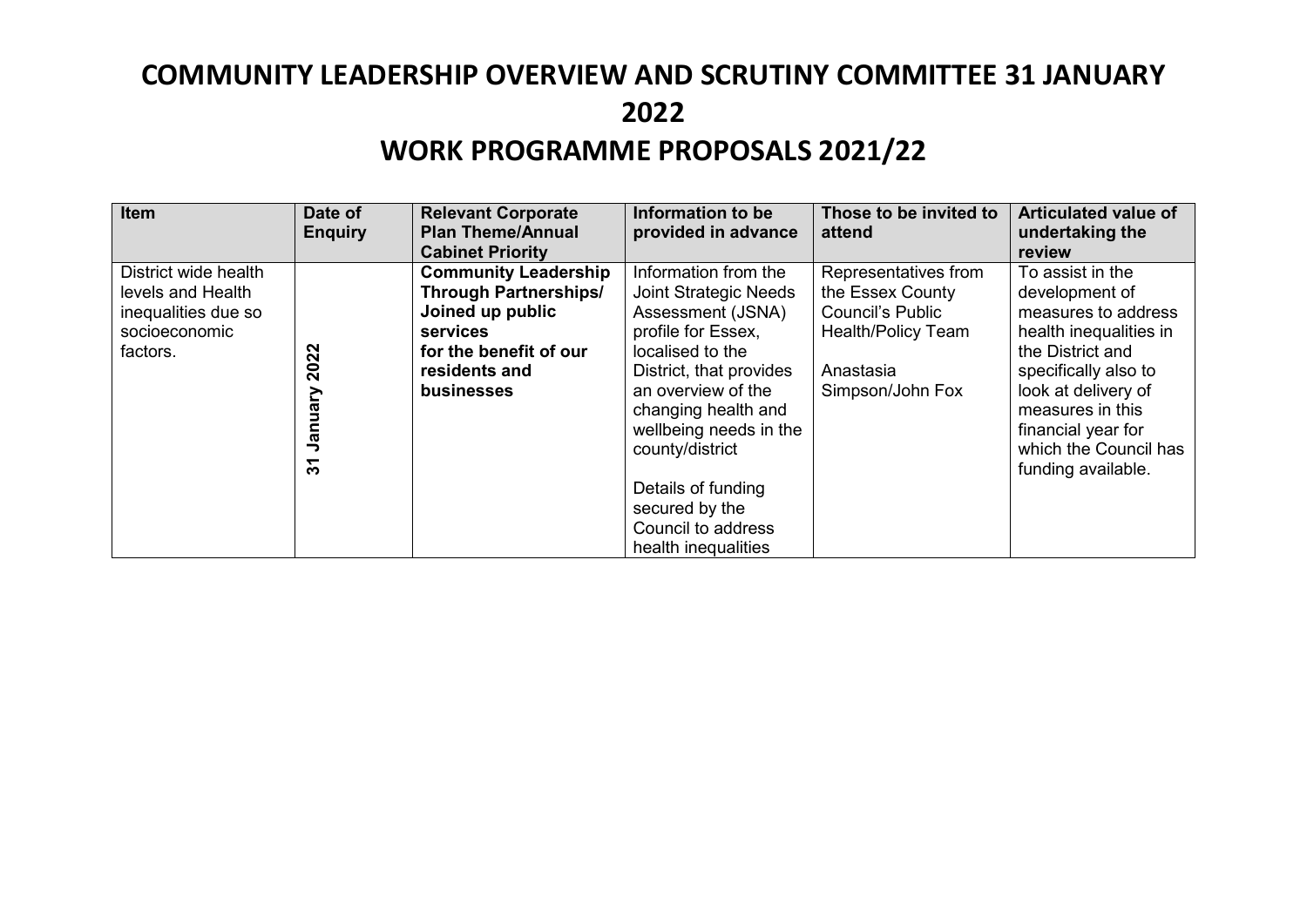| Enquire into the work<br>of the Anchor<br>Institution and<br>consider<br>opportunities for<br>taking that work (and<br>lessons from it) to be<br>applied locally to<br>maximum effect | 2022<br>Vienusr<br>$\overline{3}$ | <b>Community Leadership</b><br><b>Through</b><br>Partnerships/Joined up<br>public services<br>for the benefit of our<br>residents and<br>businesses<br>A Growing and<br><b>Inclusive</b><br><b>Economy/Support</b><br>existing<br>businesses | Details of the work of<br>the Anchor Institution<br>and the opportunities<br>this work provides | Representatives from<br>the Anchor Institution | To consider the<br>opportunity to apply<br>good practice being<br>developed across<br>Essex and<br>maximising the<br>benefit for the District. |
|---------------------------------------------------------------------------------------------------------------------------------------------------------------------------------------|-----------------------------------|----------------------------------------------------------------------------------------------------------------------------------------------------------------------------------------------------------------------------------------------|-------------------------------------------------------------------------------------------------|------------------------------------------------|------------------------------------------------------------------------------------------------------------------------------------------------|
| Housing register<br>numbers and how<br>they are categorised<br>in family size and<br>what type of property<br>they want and the<br>locations sought.                                  | applicable<br>Not                 | This item should be<br>looked at as a member<br>training module for all<br>Councillors so they can<br>understand and explain<br>the Housing process to<br>residents.                                                                         |                                                                                                 |                                                |                                                                                                                                                |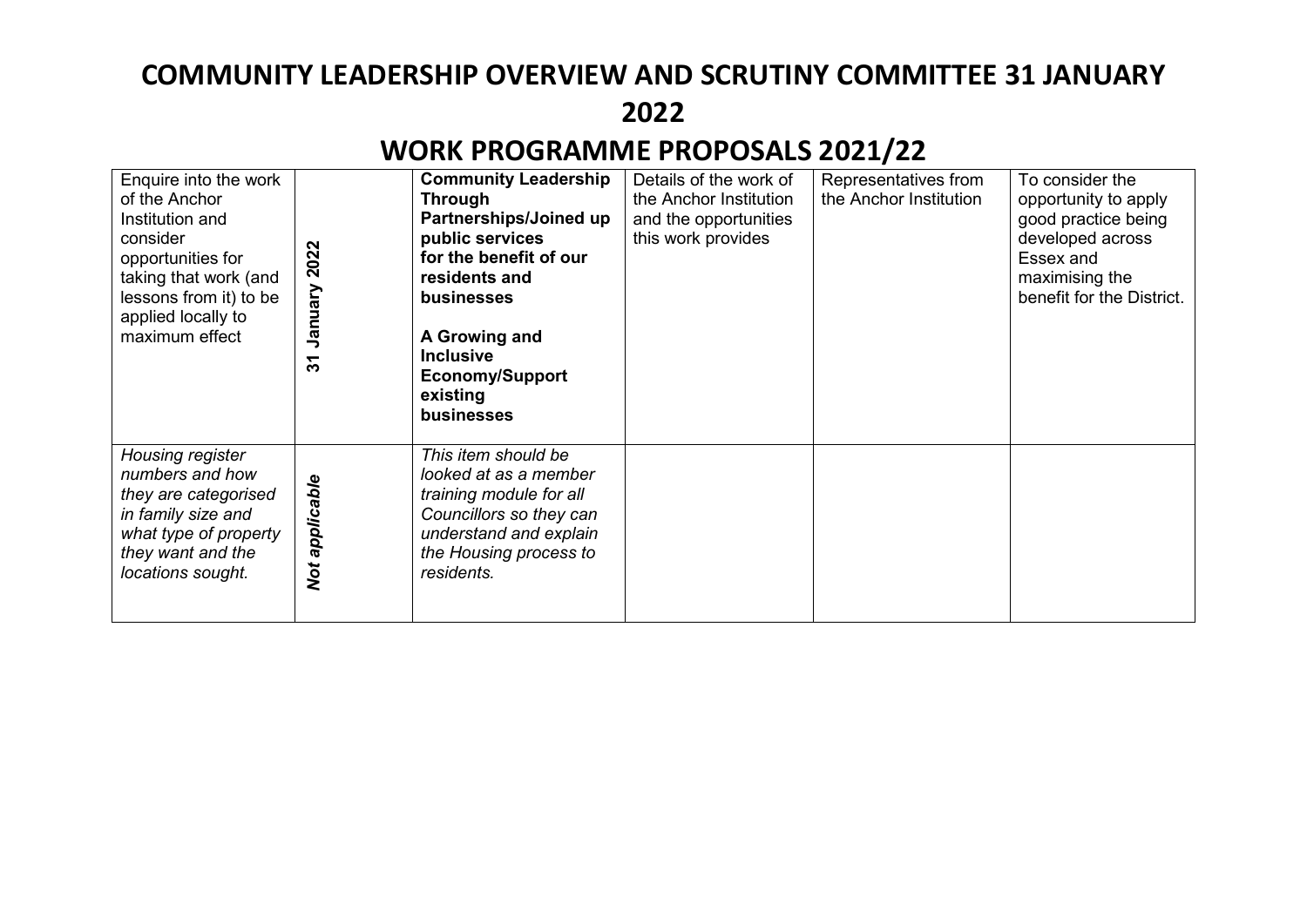| Jaywick, social       |        | <b>Community Leadership</b>                                                                              | Data around the        | Representatives from       | To look holistically at |
|-----------------------|--------|----------------------------------------------------------------------------------------------------------|------------------------|----------------------------|-------------------------|
| issues, crime and     |        | <b>Through</b>                                                                                           | current position as it | the Environment            | the issues as they      |
| deprivation, housing. |        | Partnerships/Joined up                                                                                   | relates to Jaywick by  | Agency                     | relate to Jaywick       |
|                       |        | public services                                                                                          | way of demographics,   | Representatives from       | Sands and the           |
| <b>Private Sector</b> |        | for the benefit of our                                                                                   | health inequalities,   | the Clinical               | measures in place to    |
| Housing and rental    |        | residents and                                                                                            | recorded crime,        | Commissioning              | address those issues    |
| build quality. Plus a |        | businesses                                                                                               | service provision and  | <b>Group/Primary Care</b>  | and encourage           |
| look at the housing   |        |                                                                                                          | plans for the area.    | <b>Network</b>             | further working         |
| condition survey to   |        | <b>Building Sustainable</b>                                                                              | Information from the   | Representatives from       | between partners to     |
| be undertaken in      | 2022   | <b>Communities for the</b>                                                                               | housing condition      | <b>Community Groups in</b> | collaboratively take    |
| Jaywick Sands as a    |        | <b>Future/B2 Jaywick</b>                                                                                 | survey to be           | Jaywick                    | opportunities to        |
| measure to inform     | March  | Sands - more and better                                                                                  | undertaken in Jaywick  | Cllr P Honeywood as        | improve the area for    |
| action to improve     |        | housing; supporting                                                                                      | Sands as a measure     | Portfolio Holder with      | its residents.          |
| quality of rental     |        | the community, B5 -                                                                                      | to inform action to    | responsibility for         |                         |
| accommodation.        | 4<br>↽ | <b>Building and managing</b>                                                                             | improve quality of     | Jaywick                    |                         |
|                       |        | our own homes and                                                                                        | rental                 | Damian Williams and        |                         |
|                       |        |                                                                                                          |                        | Tim R Clarke               |                         |
|                       |        | <b>Effective planning</b>                                                                                | accommodation.         |                            |                         |
|                       |        | policies                                                                                                 |                        |                            |                         |
|                       |        | <b>Delivering High Quality</b><br>Services/A6 - Effective<br><b>Regulation and</b><br><b>Enforcement</b> |                        |                            |                         |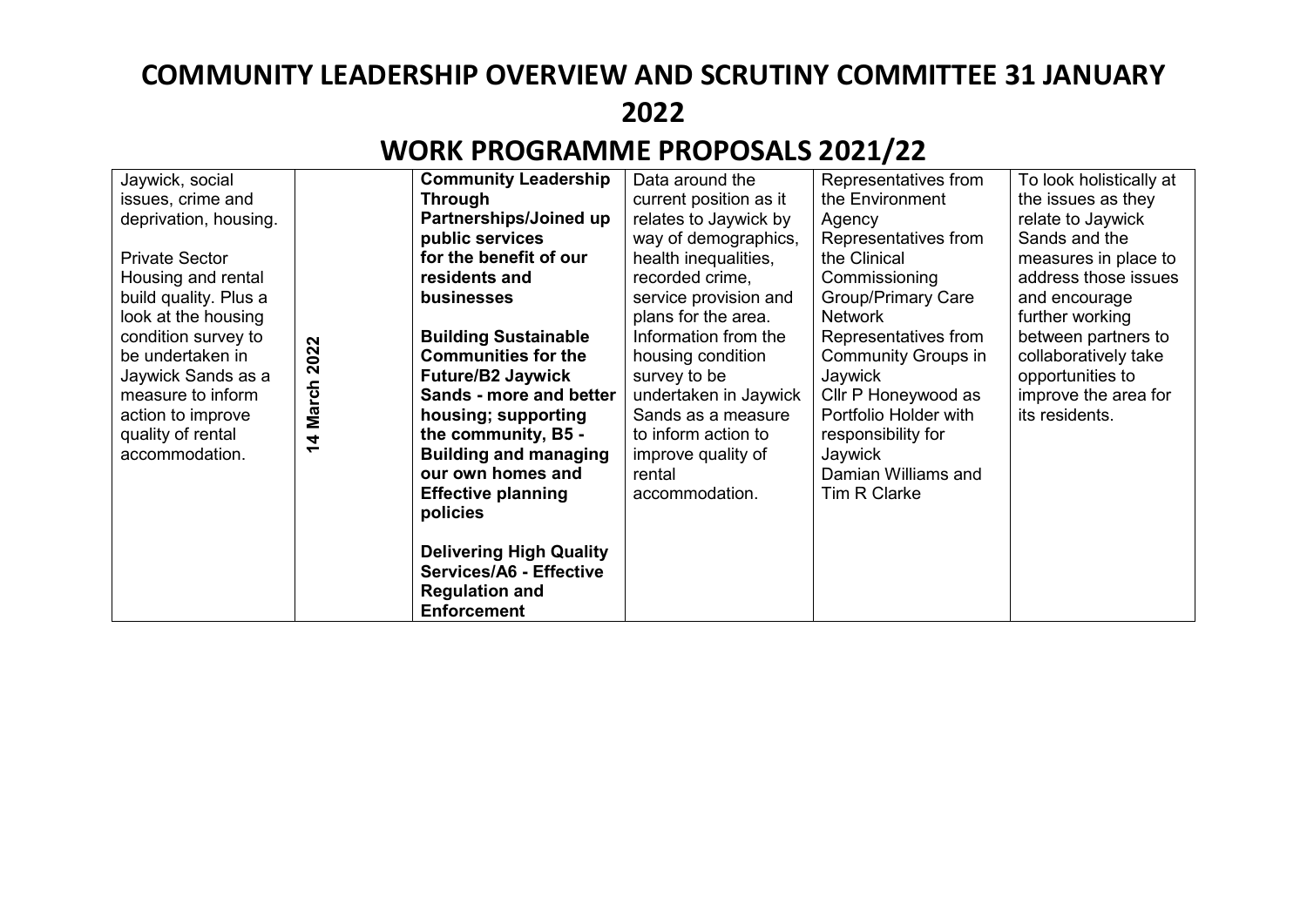| Freeports, the<br>progress of the<br>proposals for<br><b>Freeport East (its</b><br>interlinking with<br>Thames Freeport),<br>specific measures on<br>site (and particularly<br>on the Harwich site),<br>impact on previous<br>planning permissions<br>being implemented<br>and measures<br>outside of the<br>Freeport to harness<br>the most from them<br>into the local<br>community. | 2022<br>May<br>ക                                    | <b>Community Leadership</b><br><b>Through Partnerships/</b><br>Influence and lobby -<br>for Tendring's future<br><b>Building Sustainable</b><br><b>Communities for the</b><br><b>Future/B6 - Effective</b><br>planning policies | <b>Freeport East</b><br>Proposals.<br>Development Plans to<br>deliver the Proposals.<br>Details of planning<br>permissions already in<br>place for sites<br>associated with the<br>existing port of<br>Harwich | Representatives from<br>the Freeport East<br>Group<br><b>Mike Carran</b>                                                                                                                                                               | To look at the<br>proposals for the<br>Freepost East, the<br>opportunities this may<br>offer and how these<br>can be harnessed.<br>The Committee will<br>consider whether<br>recommendations<br>need to be submitted<br>to assist in this<br>process. |
|----------------------------------------------------------------------------------------------------------------------------------------------------------------------------------------------------------------------------------------------------------------------------------------------------------------------------------------------------------------------------------------|-----------------------------------------------------|---------------------------------------------------------------------------------------------------------------------------------------------------------------------------------------------------------------------------------|----------------------------------------------------------------------------------------------------------------------------------------------------------------------------------------------------------------|----------------------------------------------------------------------------------------------------------------------------------------------------------------------------------------------------------------------------------------|-------------------------------------------------------------------------------------------------------------------------------------------------------------------------------------------------------------------------------------------------------|
| <b>Bridleway provision</b><br>locally and facilities<br>for horse riders to<br>ride safely around the<br><b>District</b>                                                                                                                                                                                                                                                               | allocated<br><u>وم</u><br>$\mathsf{P}^{\mathsf{o}}$ | <b>Community Leadership</b><br><b>Through</b><br>Partnerships/Joined up<br>public services<br>for the benefit of our<br>residents and<br>businesses                                                                             | Details of the<br>bridleways and the<br>extent to which they<br>are maintained and<br>accessible.                                                                                                              | Representatives of the<br><b>Essex County Council</b><br>Service with<br>responsibility for<br>Footways and<br>Bridleways.<br>Representatives of<br>those who operate<br>stables and/or<br>organisations for those<br>who ride horses. | To examine this<br>issue as part of the<br>safe leisure pursuit of<br>horse riding locally                                                                                                                                                            |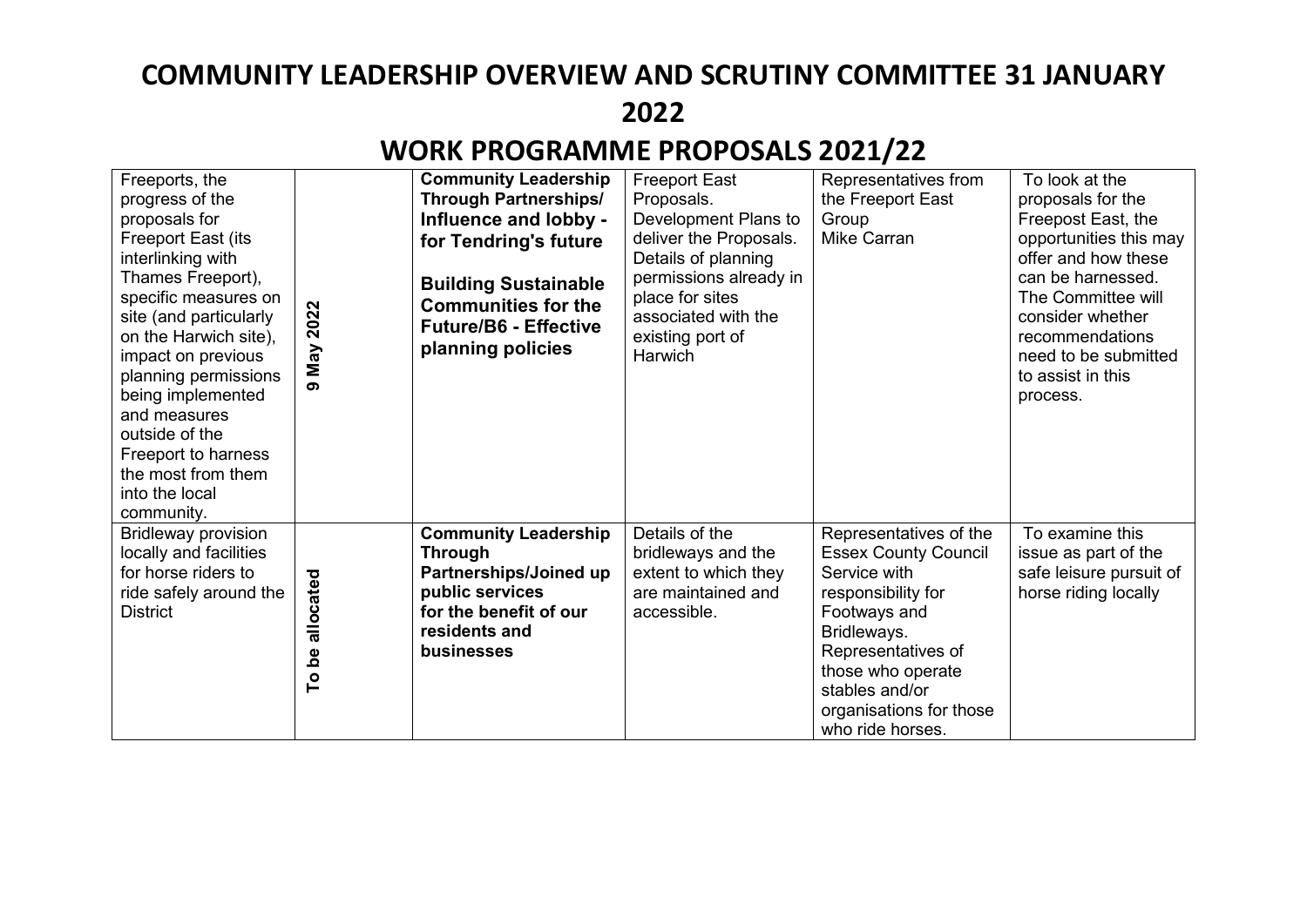| Maintenance of<br>existing B&C roads.<br>How often are they<br>being maintained,<br>time it takes to fix<br>works, notice times of<br>works given.       | To be allocated    | <b>Community Leadership</b><br>Through<br>Partnerships/Joined up<br>public services<br>for the benefit of our<br>residents and businesses | Assessment of the<br>condition and<br>maintenance<br>requirements for B<br>and C roads in the<br>District.<br>Details of expenditure<br>on B and C classified<br>roads in the District<br>over the last five years<br>Service standards and<br>maintenance policies<br>of the County Council<br>for B and C roads<br>Performance data on<br>works undertaken<br>over the past five<br>years. | Representatives from<br><b>Essex County Council</b><br>Highways/highways<br>contractor to the<br>County Council. | To better understand<br>the position and<br>thereby inform the<br>development of<br>policies/strategies<br>and opportunities to<br>improve the B and C<br>road network in the<br>District.          |
|----------------------------------------------------------------------------------------------------------------------------------------------------------|--------------------|-------------------------------------------------------------------------------------------------------------------------------------------|----------------------------------------------------------------------------------------------------------------------------------------------------------------------------------------------------------------------------------------------------------------------------------------------------------------------------------------------------------------------------------------------|------------------------------------------------------------------------------------------------------------------|-----------------------------------------------------------------------------------------------------------------------------------------------------------------------------------------------------|
| Education<br>To enquire into<br>educational<br>achievement locally,<br>issues impacting on<br>that achievement and<br>measures to enhance<br>achievement | allocated<br>To be | <b>Community Leadership</b><br><b>Through</b><br><b>Partnerships/Education</b><br>- for improved<br>outcomes                              | To look at GCSE and<br>A level results,<br>possibly in early<br>Autumn.                                                                                                                                                                                                                                                                                                                      | <b>Essex County Council</b><br><b>Education Service</b><br><b>Local Academy Trust</b><br>representatives         | To support measures<br>to improve<br>educational<br>achievement locally<br>and thereby<br>contribute positively<br>toward the social,<br>environmental and<br>economic wellbeing<br>of the District |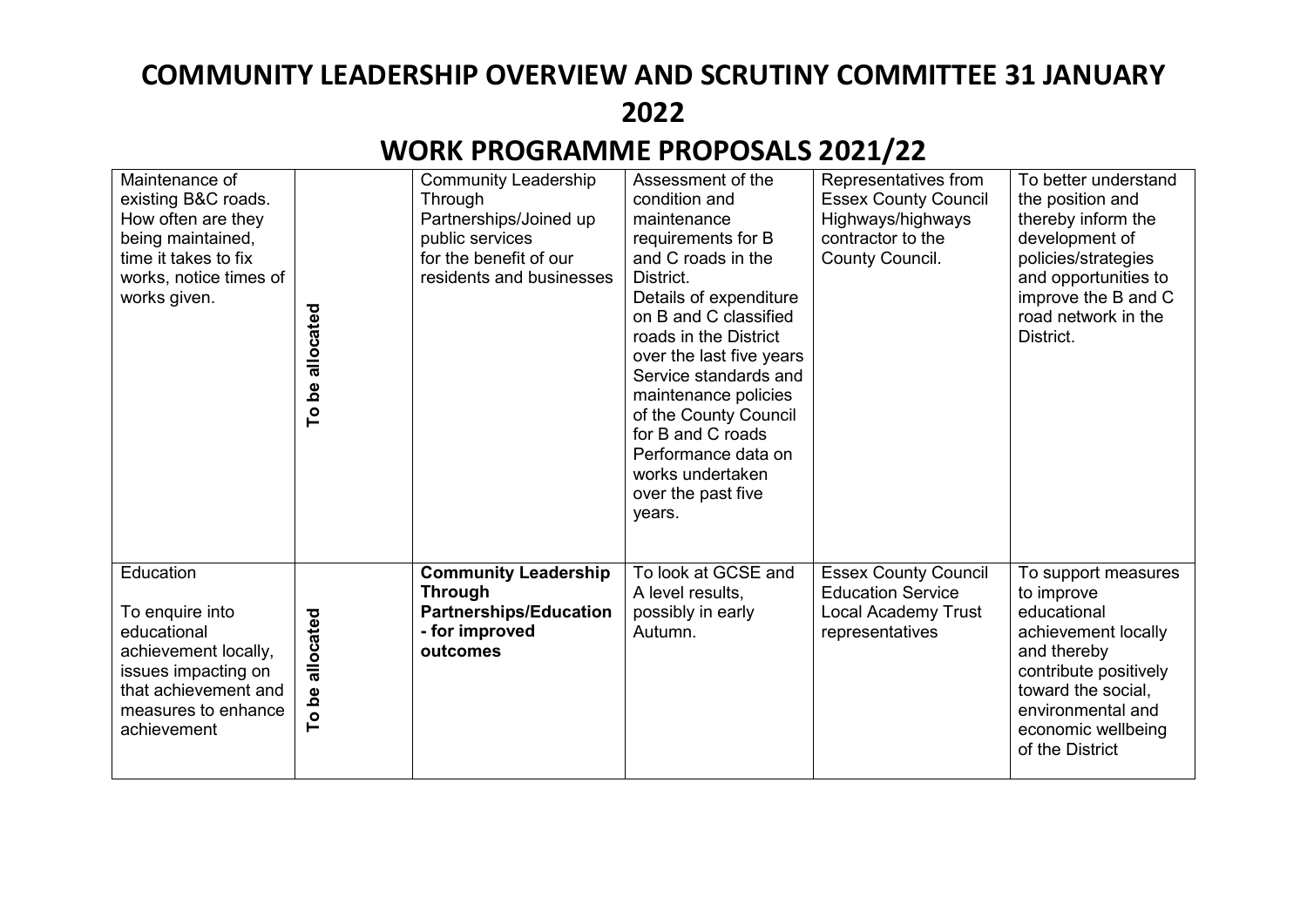| To enquire into the  |                           | <b>Community Leadership</b>   | Data on the children   | <b>Essex County Council</b> | To examine the           |
|----------------------|---------------------------|-------------------------------|------------------------|-----------------------------|--------------------------|
| safeguarding and     |                           | <b>Through</b>                | who do not attend      | <b>Education Service</b>    | extent of the issue of   |
| educational position |                           | <b>Partnerships/Education</b> | main stream schools.   | <b>Local Academy Trust</b>  | elective home            |
| concerning those of  |                           | - for improved                | To include alternative | representatives             | education (EHE)          |
| school age not       |                           | outcomes                      | providers in so called |                             | arrangements, the        |
| attending mainstream |                           |                               | 'mini' schools, home   | Representatives of          | circumstances in         |
| schools              | cated                     |                               | educated and those     | alternative providers       | which EHE occurs for     |
|                      |                           |                               | for whom there is no   |                             | children previously in   |
|                      | $\frac{\bar{a}}{\bar{a}}$ |                               | known/verified         | Representatives of          | school and the           |
|                      | <u>စီ</u>                 |                               | education provision    | organisations such as       | opportunities to return  |
|                      |                           |                               |                        | 'Lads need Dads' who        | to school. The extent    |
|                      | م<br>P                    |                               | Potentially use        | are providing mentoring     | to which there are       |
|                      |                           |                               | enquiry days ahead of  | or other support for        | unassessed EHE           |
|                      |                           |                               | the meeting to receive | those not in                | arrangements and the     |
|                      |                           |                               | more evidence          | mainstream education.       | use of School            |
|                      |                           |                               |                        |                             | <b>Attendance Orders</b> |
|                      |                           |                               |                        |                             |                          |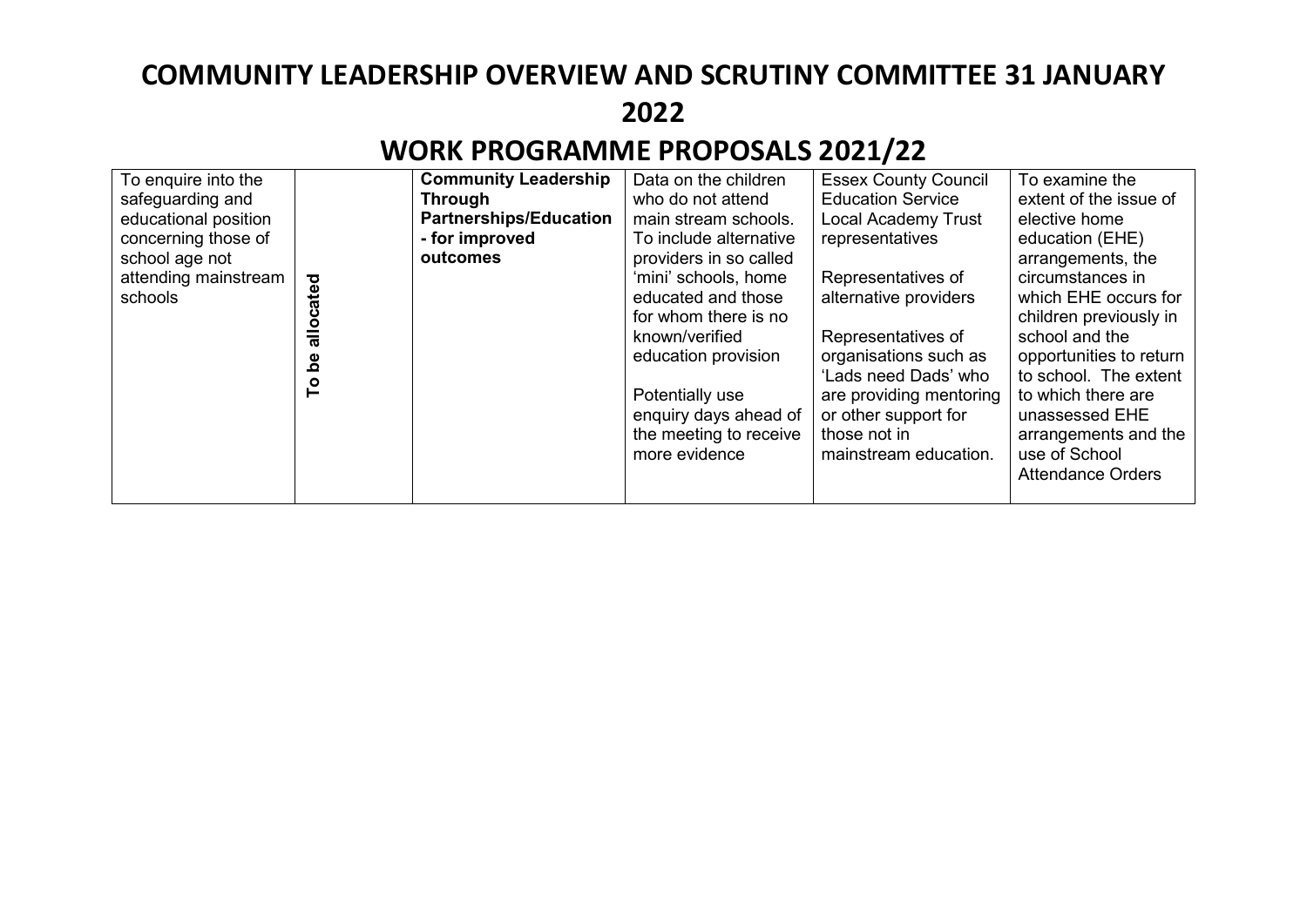| Crime and disorder.<br>To consider the<br>Police, Fire and<br>Crime<br>Commissioner's<br>emerging/revised<br><b>Police and Crime</b><br>plan and its<br>application to the<br>District.<br>The review will also<br>look at anti-social<br>behaviour and<br>domestic abuse in<br>the district. | allocated<br><u>وم</u><br>ە<br>T | <b>Community Leadership</b><br><b>Through Partnerships/</b><br>Law and Order - for a<br>safer community | The Commissioner's<br>emerging/revised<br><b>Police and Crime</b><br>Plan. | Police, Fire and Crime<br>Commissioner.<br><b>District Commander</b> | To help inform the<br>emerging Police and<br>Crime Plan/consider<br>the implications of the<br><b>Plan for the District</b> |
|-----------------------------------------------------------------------------------------------------------------------------------------------------------------------------------------------------------------------------------------------------------------------------------------------|----------------------------------|---------------------------------------------------------------------------------------------------------|----------------------------------------------------------------------------|----------------------------------------------------------------------|-----------------------------------------------------------------------------------------------------------------------------|
|                                                                                                                                                                                                                                                                                               |                                  |                                                                                                         |                                                                            |                                                                      |                                                                                                                             |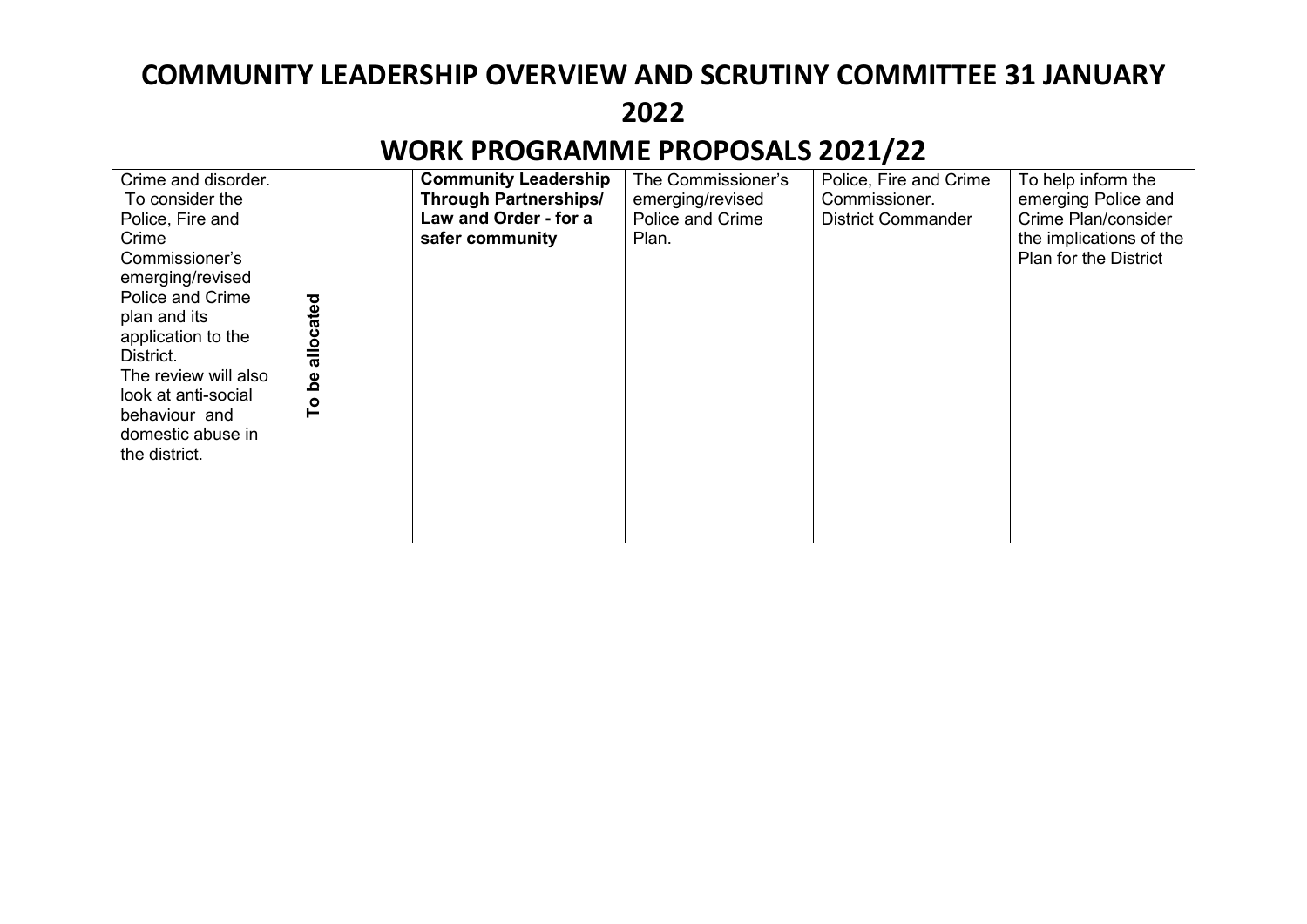## **COMMUNITY LEADERSHIP OVERVIEW AND SCRUTINY COMMITTEE 31 JANUARY 2022 WORK PROGRAMME PROPOSALS 2021/22**

#### **ENQUIRIES TO BE UNDERTAKEN THROUGH JOINT PANELS WITH THE RESOURCES AND SERVICES OVERVIEW AND SCRUTINY COMMITTEE**

| Item                     | Date of        | <b>Relevant Corporate</b>      | Information to be      | Those to be invited to | <b>Articulated value of</b> |
|--------------------------|----------------|--------------------------------|------------------------|------------------------|-----------------------------|
|                          | <b>Enquiry</b> | <b>Plan Theme/Annual</b>       | provided in advance    | attend                 | undertaking the             |
|                          |                | <b>Cabinet Priority</b>        |                        |                        | review                      |
| Carbon Neutral by        |                | <b>Delivering High Quality</b> | A copy of the          | <b>Tim Clarke</b>      | To support delivery         |
| 2030. The                |                | Services/                      | approved Plan          | Relevant               | against the Plan in         |
| assessment of            |                | A7 - Carbon Neutral by         | The papers             | representatives from   | the most appropriate        |
| measures to progress     |                | 2030                           | considered by the      | Parish and Town        | way that takes              |
| towards the policy       |                |                                | <b>Climate Change</b>  | Councils               | account of the wider        |
| unanimously agreed       |                |                                | Portfolio Holder's     |                        | implications of carbon      |
| by Full Council and      | Membership     |                                | Working Party that     |                        | neutral measures and        |
| adopted into the         |                |                                | oversaw the            |                        | to look at how we can       |
| Council's Policy         | once           |                                | development of the     |                        | work with our               |
| Framework. How will      |                |                                | Plan.                  |                        | partners to pursue the      |
| these carbon             |                |                                | The Cabinet's          |                        | wider objectives of         |
| reduction measures       |                |                                | approved Key Actions   |                        | encouraging carbon          |
| affect the Council and   | arranged       |                                | for 2021/22 to deliver |                        | neutrality locally.         |
| its partners financially | determined     |                                | elements of the Plan   |                        |                             |
| (and is there a          | $\mathbf{e}$   |                                | in that year.          |                        |                             |
| consequence for job      | $\overline{5}$ |                                | Performance detail     |                        |                             |
| numbers/skills of the    |                |                                | against the Cabinet's  |                        |                             |
| individual               |                |                                | Key Actions.           |                        |                             |
| measures)?               |                |                                | Details of Carbon      |                        |                             |
|                          |                |                                | <b>Neutral</b>         |                        |                             |
|                          | First meeting  |                                | measures/plans         |                        |                             |
|                          |                |                                | adopted by Parish and  |                        |                             |
|                          |                |                                | Town Councils in the   |                        |                             |
|                          |                |                                | District.              |                        |                             |
|                          |                |                                |                        |                        |                             |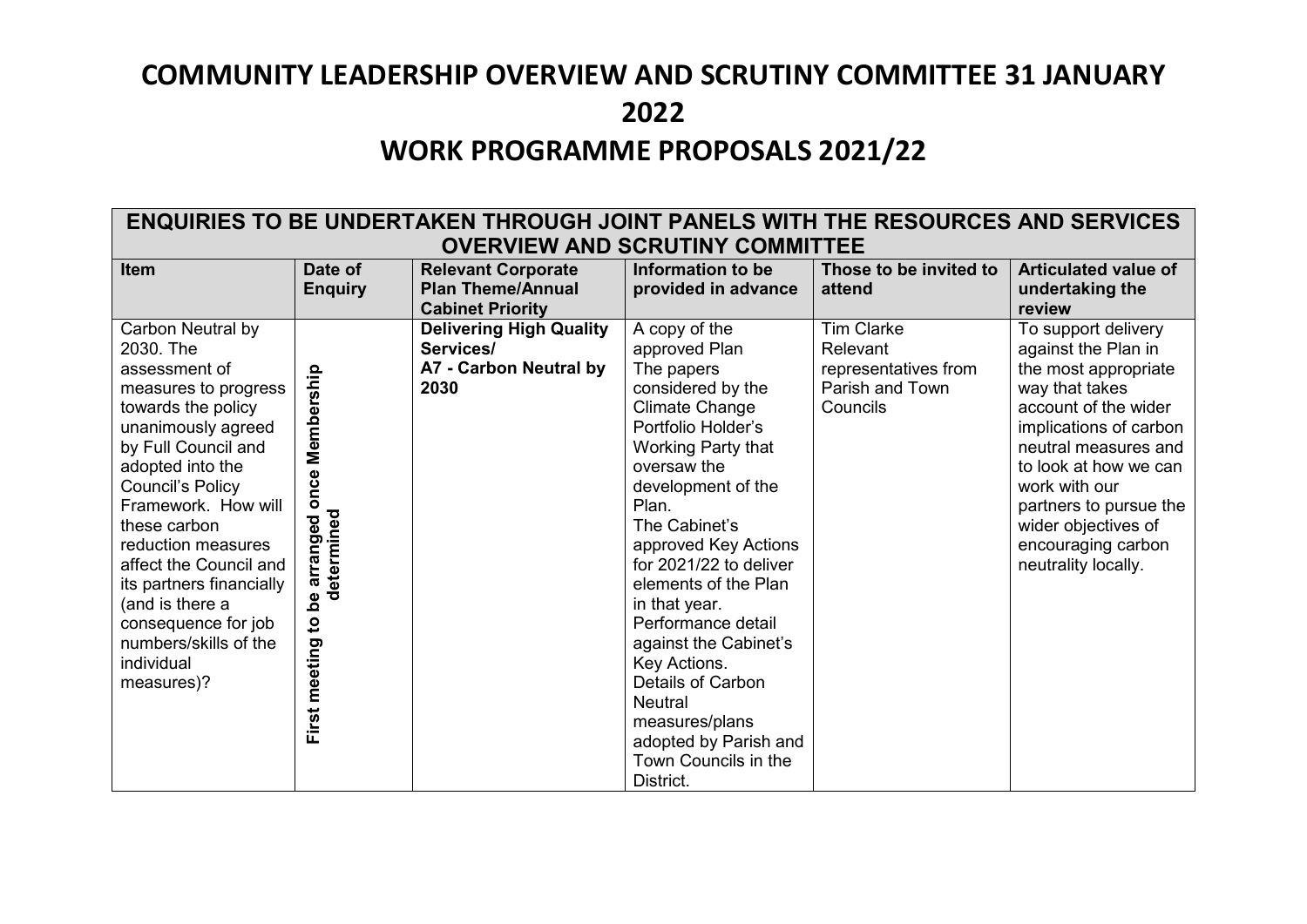| Post COVID<br>Regrowth<br>Town Centres,<br>Supporting them to<br>survive and thrive<br>(adapting to the post<br>covid uses by<br>residents and<br>visitors) and<br>investment into those<br>Town Centres.<br><b>Revisit</b><br>Tendring4Growth and<br>see when and where<br>the money is being<br>spent.<br><b>Back 2 Business-</b><br>joined up thinking of<br>skills, jobs and<br>enterprise, in short<br>medium and long<br>term goals. Progress<br>with the previously<br>discussed Business<br>round table proposal. | presented<br><u>م</u><br>$\mathbf{S}$<br><b>Document</b><br>scoping<br>$\mathbf{S}$<br>Subject | <b>Building Sustainable</b><br><b>Communities for the</b><br><b>Future/B6 - Effective</b><br>planning policies<br>andB3 - Vibrant Town<br><b>Centres</b><br>A Growing and<br><b>Inclusive Economy/D2</b><br>- Support existing<br>businesses | The Council's relevant<br>policies and strategies<br>(including)<br>Tendring4Growth).<br>Copies of relevant<br>bids; such as for the<br><b>Government's Towns</b><br>Fund<br>The Cabinet's<br>approved Key Actions<br>for 2021/22 to deliver<br>ʻback to<br>business'/business<br>support in that year.<br>Performance detail<br>against the Cabinet's<br>Key Actions.<br>Details of occupancy,<br>footfall and other<br>measures of the<br>vibrancy of the<br>District's economy | Mike Carran | To support delivery<br>against the approved<br>Plans/Strategies in<br>order to maximise the<br>benefit to the local<br>economy and to look<br>at how we can work<br>with our partners to<br>achieve this. |
|---------------------------------------------------------------------------------------------------------------------------------------------------------------------------------------------------------------------------------------------------------------------------------------------------------------------------------------------------------------------------------------------------------------------------------------------------------------------------------------------------------------------------|------------------------------------------------------------------------------------------------|----------------------------------------------------------------------------------------------------------------------------------------------------------------------------------------------------------------------------------------------|-----------------------------------------------------------------------------------------------------------------------------------------------------------------------------------------------------------------------------------------------------------------------------------------------------------------------------------------------------------------------------------------------------------------------------------------------------------------------------------|-------------|-----------------------------------------------------------------------------------------------------------------------------------------------------------------------------------------------------------|
| The prioritisation of<br>the funded projects<br>and initiatives.                                                                                                                                                                                                                                                                                                                                                                                                                                                          |                                                                                                |                                                                                                                                                                                                                                              |                                                                                                                                                                                                                                                                                                                                                                                                                                                                                   |             |                                                                                                                                                                                                           |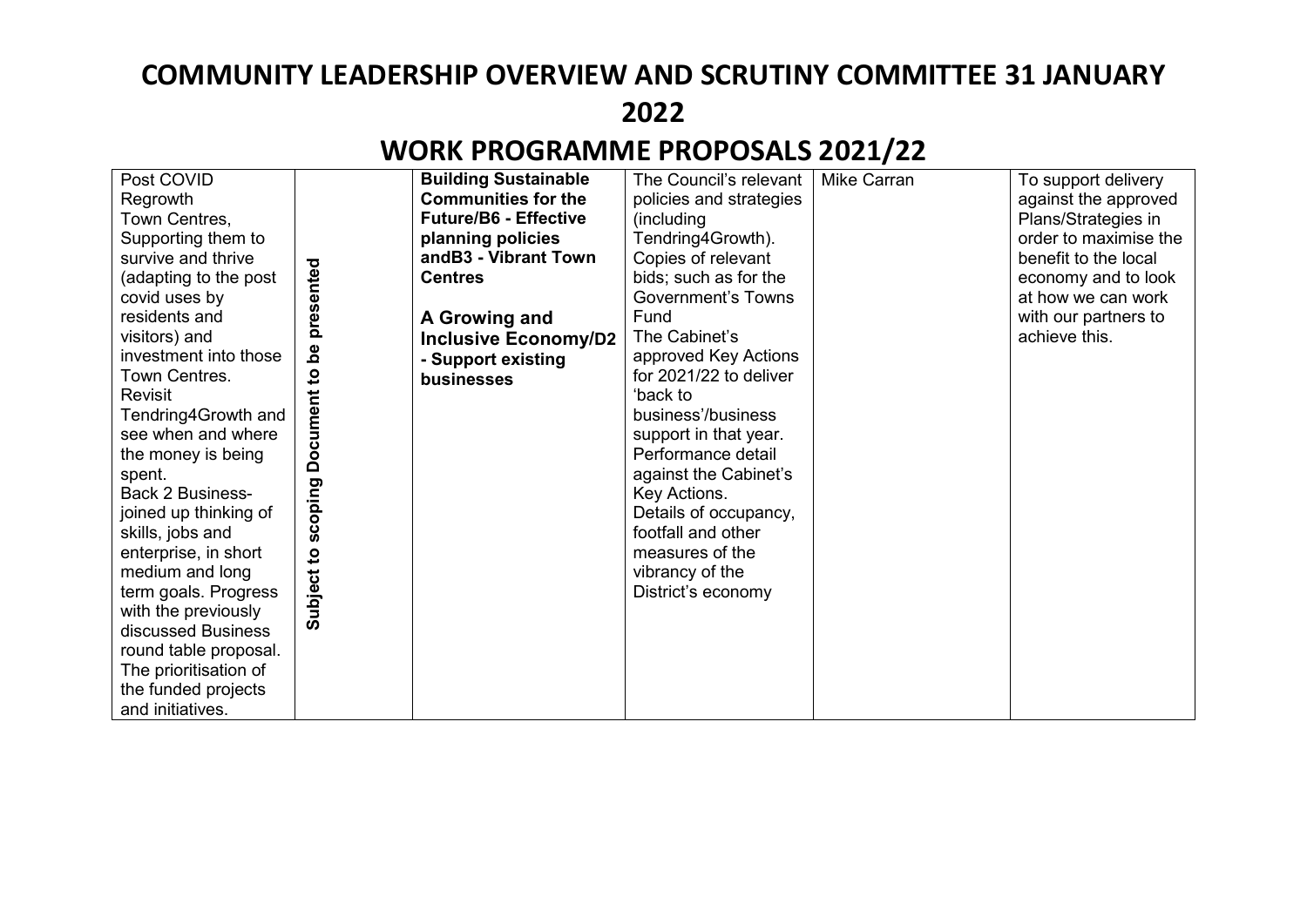| <b>COMPLETED ENQUIRIES</b>                                                                                                                                                                            |                                                                                 |                                                                                                                                                                                                                                                        |                                                                                                                                                                                                                                                                                                                                                                                                                                                                                                                                                                                                                                                                                                                                                                                                                                |                                                                                                                                                                                                                                                              |  |  |
|-------------------------------------------------------------------------------------------------------------------------------------------------------------------------------------------------------|---------------------------------------------------------------------------------|--------------------------------------------------------------------------------------------------------------------------------------------------------------------------------------------------------------------------------------------------------|--------------------------------------------------------------------------------------------------------------------------------------------------------------------------------------------------------------------------------------------------------------------------------------------------------------------------------------------------------------------------------------------------------------------------------------------------------------------------------------------------------------------------------------------------------------------------------------------------------------------------------------------------------------------------------------------------------------------------------------------------------------------------------------------------------------------------------|--------------------------------------------------------------------------------------------------------------------------------------------------------------------------------------------------------------------------------------------------------------|--|--|
| <b>Item</b>                                                                                                                                                                                           | <b>Meeting</b><br>date                                                          | <b>Relevant Corporate</b><br><b>Plan Theme/Annual</b><br><b>Cabinet Priority</b>                                                                                                                                                                       | Information that was delivered                                                                                                                                                                                                                                                                                                                                                                                                                                                                                                                                                                                                                                                                                                                                                                                                 | Who attended                                                                                                                                                                                                                                                 |  |  |
| Members heard how<br>Housing issues in the<br>district how it<br>impacted residents,<br>socially, mentally and<br>financially. The<br>struggle of finding<br>somewhere to live on<br>low or no wages. | 2021<br>2022<br>20 December<br><b>To January</b><br>$\boldsymbol{\mathfrak{p}}$ | <b>Community Leadership</b><br>Through Partnerships/<br>Health and wellbeing - for<br>effective services and<br>improved public health<br><b>Building Sustainable</b><br><b>Communities for the</b><br><b>Future/Effective</b><br>planning<br>policies | part of the Committee's enquiry,<br>the<br>As<br>Committee was provided with a written report<br>from the Council's Portfolio Holder for Housing.<br>The report referenced the Council's Housing<br>Strategy (approved in October 2020) and how the<br>Council was working with statutory and non-<br>statutory partners to deliver homes to local<br>people, tackle homelessness, make best use of<br>the Council's housing stock and to support<br>residents in their homes and communities. The<br>Committee was given information on the how the<br>strategy focussed on external partnership<br>working to achieve its priorities. As part of the<br>enquiry, the Committee heard oral submissions<br>from three external partners, Anglia Care Trust,<br>Peabodys Floating Support and Priest Properties<br>Consultants. | Ivan Briggs<br>(Operations Manager<br>at Anglia Care Trust),<br><b>Richard Priest (Social</b><br>Housing Consultant,<br><b>Priest Property</b><br>Consultants) and<br><b>Gavin Cowling (Team</b><br>Manager ((Essex))<br>Peabody<br><b>Floating Support)</b> |  |  |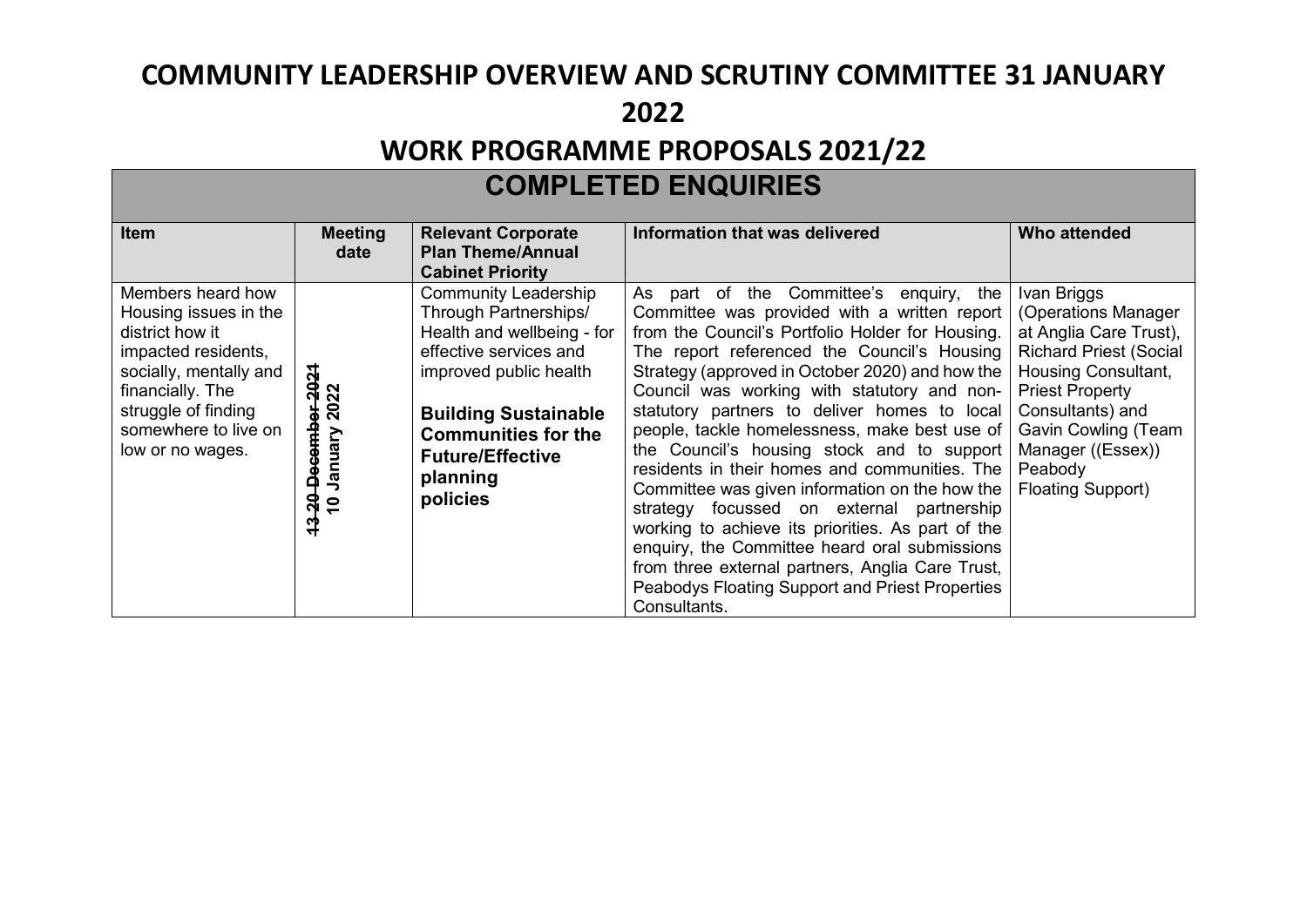| <b>To Committee</b>   |               | <b>Community Leadership</b>  | The Committee had a presentation before it in     | Tine Russel (Head of    |
|-----------------------|---------------|------------------------------|---------------------------------------------------|-------------------------|
| considered the        |               | <b>Through Partnerships/</b> | relation to the mental health needs of residents  | Children's Services),   |
| mental health needs   |               | Health and wellbeing -       | of the District and the services in place to meet | Jamie Mills (NHS        |
| of residents of the   | ᠇             | for effective services       | those needs. Specifically looked beyond the       | Transformation          |
| District and the      | 202           | and improved public          | Mental Health Hub and Primary School Mental       | Programme               |
| services to meet      |               | health                       | Health initiative.                                | Manager), Eugene        |
| those needs.          | mbe           |                              |                                                   | <b>Staunton (West</b>   |
| Specifically looked   |               |                              |                                                   | <b>Suffolk Clinical</b> |
| beyond the Mental     |               |                              |                                                   | Commissioning           |
| Health Hub and        | $\frac{5}{2}$ |                              |                                                   | Group), Emma            |
| <b>Primary School</b> | $\infty$      |                              |                                                   | <b>Strivens (Essex)</b> |
| <b>Mental Health</b>  |               |                              |                                                   | Partnership University  |
| initiative.           |               |                              |                                                   | <b>NHS Foundation</b>   |
|                       |               |                              |                                                   | Trust)                  |